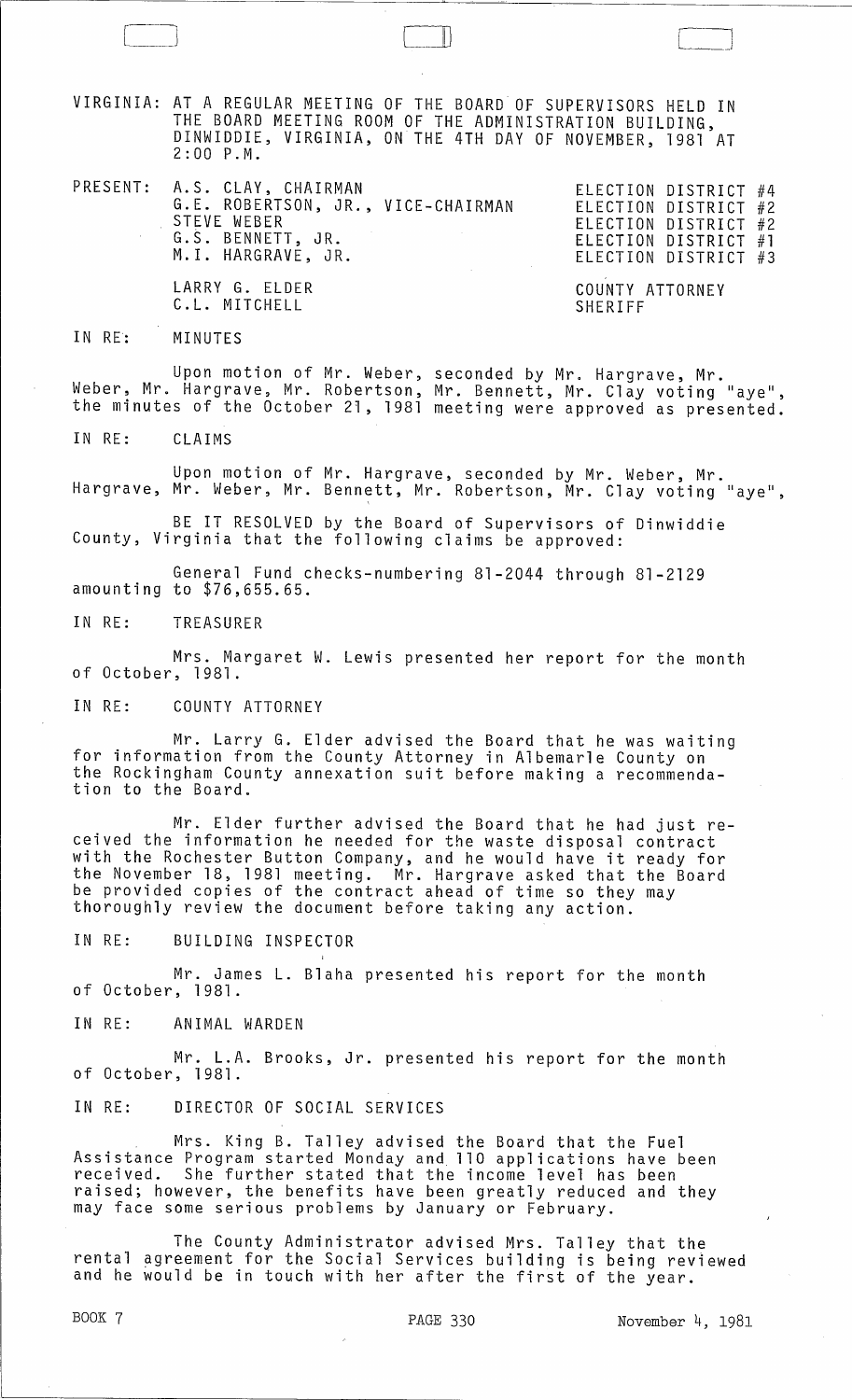#### IN RE: SUPERINTENDENT OF SCHOOLS

Dr. R.L. Vaughn presented to the Board information on the Composite Index of Local Ability-to-Pay and Components for the 1982-84 Biennium.

## IN RE: SOIL SURVEY UPDATE

Mr. Jerry Quesenberry, Soil Scientist, appeared before the Board to review the progress on the ongoing soil survey. He stated that 39,000 acres had been mapped to date and 32,000 acres were scheduled to be mapped for FY 1982. He indicated that 11,000 acres were scheduled to be mapped out of the County and 60 days would be spent in land inventory mapping.

Mr. Quesenberry advised the Board that he had a Virginia State Co-op student who worked with him until August, 1981 who he hoped will be able to return to the County full time after graduation in May. He stated that the survey was on schedule at this time to be completed in 1985; however, future progress will depend upon the federal budget constraints.

# IN RE: YEAR 2000 TRANSPORTATION PLAN

Mr. Joe Vinsh, CPDC Transportation Planner and Mr. Oscar Gray, Planner for the Virginia Department of Highways and Transportation, appeared before the Board to briefly review the Tri-City Area Transportation Study and the projected highway needs by the year 2000. Mr. Gray reviewed the projects discussed for Dinwiddie County, which include improvements on Rt. 226. He stated that the work began with a survey in 1972 and has been reviewed by a Technical Committee and the Metropolitan Planning Organization. They looked at what the facilities could handle during peak hour traffic. He stated they also asked for projects using existing facilities of which none were in Dinwiddie. This plan also does not include the projects already listed in the County's Six-Year Plan.

The Director of Planning advised the Board that the Planning Commission has begun to review the Plan and have submitted several other suggestions: Route 708 from Rt. 600 to the Boat Landing; Squirrel Level Road because of a proposed 1-85 interchange to handle traffic from General Foods; the bridge in Piney Beach; the bridge on U.S. #1 above the Produce Center; and Sterling Road.

Mr. Hargrave stated that he felt the Northern end of the Halifax Road was very similar in need to Sterling Road.

Mr. Scheid indicated that with the present Highway funding status, none of these projects can be completed by the Year 2000.

Mr. Hargrave asked if the U.S. #1, Route 142 intersection had been considered. Mr. Scheid stated that he had suggested that it be looked at.

Mr. Robertson stated he would like to have any suggestions or comments from the Board prior to the first of the year for discussion at the MPO meetings.

Mr. Gray stated that the plan has been approved by the three cities involved. He indicated that after all the modes involved are incorporated, an environmental assessment will be made before returning to the Planning Commission and Board for action.

#### IN RE: VIRGINIA STUDENT SAFETY CONFERENCE

Mrs. Wendy Quesenberry, Secretary, Transportation Safety Commission, appeared before the Board on behalf of the Dinwiddie Chapter of the Virginia Student Safety Club to request funding for several students to attend the annual conference in Staunton. Ms. Barbara Goodman, Sponsor of the group, requested funding for one room on Friday night, November 20, 1981 and three rooms on Saturday, November 21, 1981 for a total cost of \$126.00 plus tax.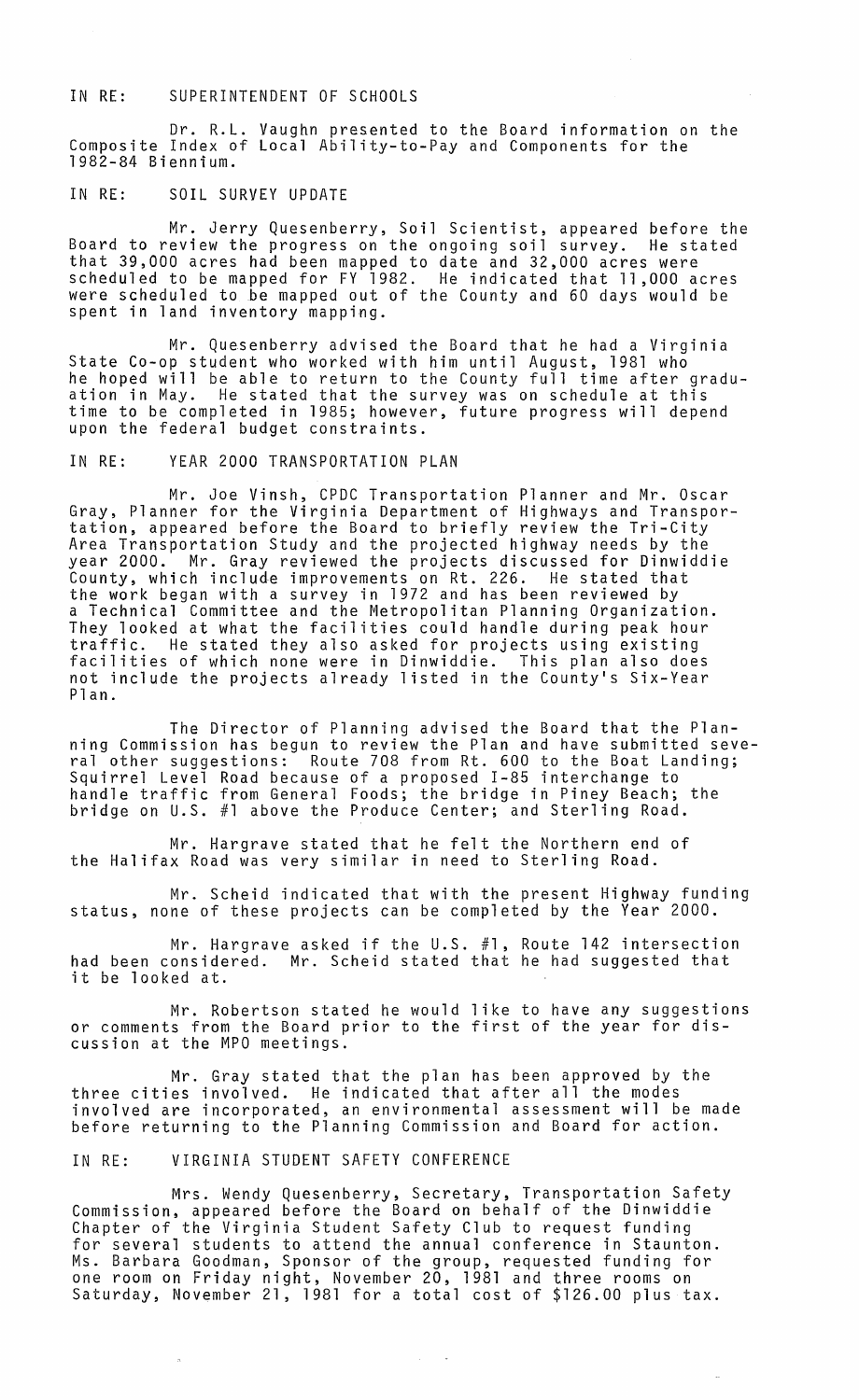Mrs. Quesenberry stated that she felt the conference was beneficial to the students and helped them in carrying out their safety programs throughout the year.

Mr. Bennett asked why this conference was not funded through the School Board budget. Mrs. Quesenberry stated that she felt the Safety Club was an extension of the Transportation Safety Commission and the students provided a beneficial service to the County.

[ --) l

 $\begin{array}{|c|c|c|c|c|}\hline \quad \quad & \quad \quad & \quad \quad & \quad \quad \\ \hline \quad \quad & \quad \quad & \quad \quad & \quad \quad \\ \hline \end{array}$ 

Upon motion of Mr. Weber, seconded by Mr. Robertson, Mr. Weber, Mr. Robertson, Mr. Bennett, Mr. Hargrave, Mr. Clay voting "aye", funding for the Dinwiddie Chapter of the Virginia Student Safety Club to attend the Virginia Student Safety Program conference in Staunton was approved for one room on Friday, November 20, 1981 and three rooms on Saturday November 21, 1981.

Mr. Bennett suggested that this funding be included in the School Board budget next year.

IN RE: LAKE CHESDIN BOAT LANDING UPDATE

The County Administrator advised the Board that the Commission of Game and Inland Fisheries accepted at their October 16, 1981 meeting the two changes proposed by the Board in the Lake Chesdin Boat Landing Contract: 1. To change the parking fee from \$1.00 to \$2.00. 2. To hire an individual to open and close the landing and run a concession stand. The County Administrator stated he had not tried to locate an individual awaiting direction from the Board.

Mr. Clay asked if the County would have to erect a shed or permanent buildinq for protection for the individual. The County Administrator stated- he would like to see an individual hired that had a mobile trailer rather than a permanent structure. Mr. Hargrave agreed and suggested a school bus.

Upon motion of Mr. Robertson, seconded by Mr. Hargrave, Mr. Robertson, Mr. Hargrave, Mr. Bennett, Mr. Weber, Mr. Clay voting naye", the County Administrator was authorized to explore the possibiliti'es available in obtaining an individual to operate the boat landing and bring his recommendations to the Board for consideration.

IN RE: PROBATION OFFICE VEHICLE

The County Administrator advised the Board that a car for the Probation Officer had been budgeted and he needed authorization to secure bids. Mr. Weber asked what size car would be considered. He was advised it would be a small car that would be suitable to the needs of the Probation Officer.

Mr. Hargrave asked what the condition was of the present car. The County Administrator advised him that it needed some major repairs which the School Transportation Department was taking care of and then it would be used on the driving range in place of purchasing a new car.· -

Upon motion of Mr. Robertson, seconded by Mr. Weber, Mr. Robertson, Mr. Weber, Mr. Hargrave, Mr. Bennett, Mr. Clay voting "aye", the County Administrator was authorized to obtain bids on a cost efficient car ·for the Probation Officer.

IN RE: STREET LIGHT--LAKEWOOD SUBDIVISION

Mr. Weber reminded the Board that he had asked that an additional street light be considered for Lakewood Subdivision. The County Administrator stated he had reviewed the area concerned and according to the criteria used in the past, Lakewood Subdivision would be eligible for another street light.

BOOK 7 PAGE 331 November 4, 1981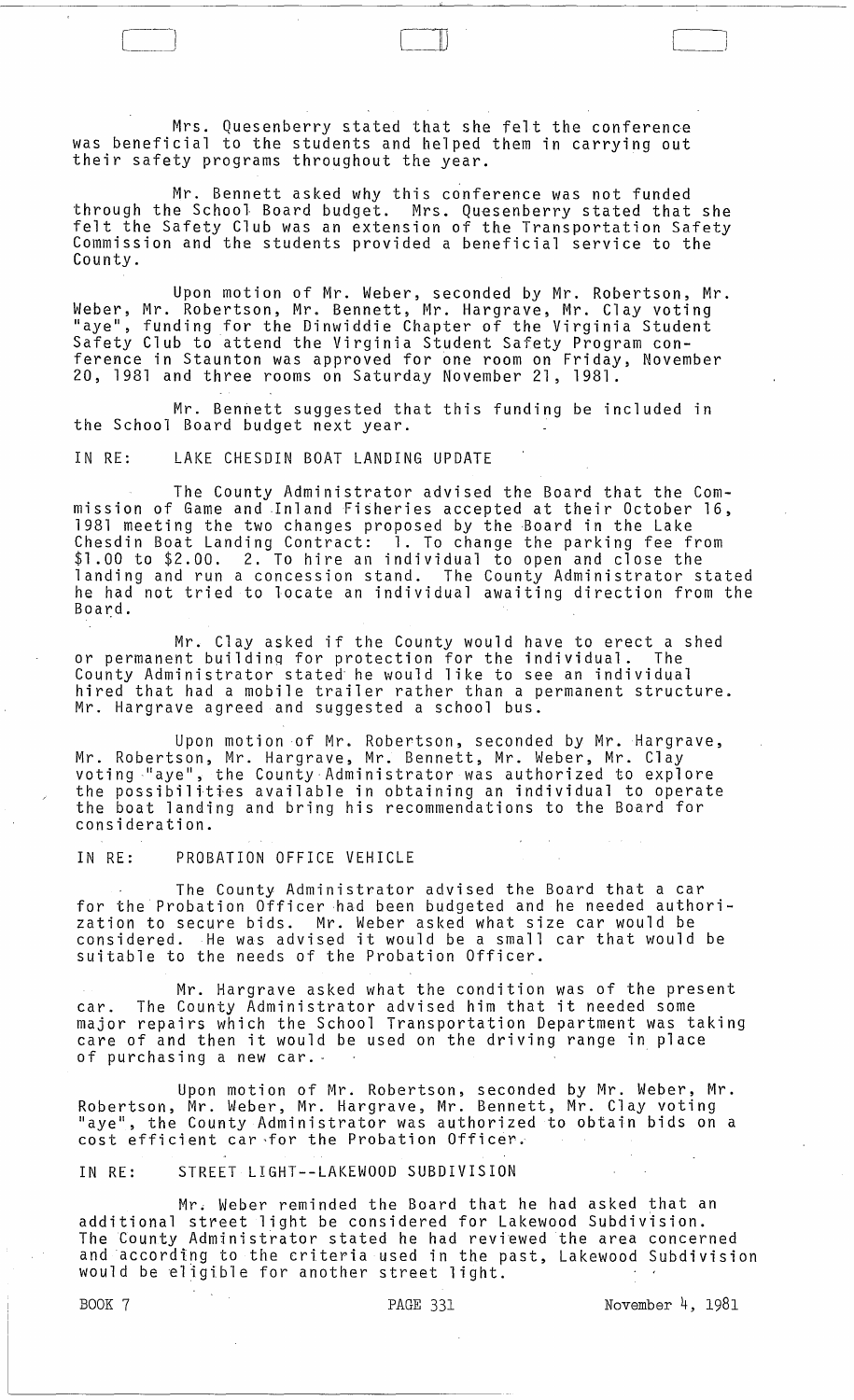Mr. Clay asked what he criteria was. The County Administrator stated that the criteria included length of the road, distance between lights, and how lights serve the homes; but the number of homes was not an overriding factor. He advised the Board that they needed to make a decision at this time as to whether they were going to continue to install street lights.

Mr. Weber *moved* that an additional street light be approved for the Lakewood Subdivision. Mr. Robertson seconded the motion stating that some concern should be *given* to the location of the street light to be sure it would not cause a problem shining in the window of any of the residents. Mr. Weber stated that he did consult the residents and they had no problem with installing another street light. They wanted it for security reasons. Mr. Robertson, Mr. Weber Mr. Hargrave *voted* "aye", Mr. Bennett, Mr. Clay *voted* "nay".

Mr. Clay stated that he felt the Board needed to decide whether the County could afford to install street lights all over the<br>County. He felt the Board needed to establish certain criteria He felt the Board needed to establish certain criteria to be met before street lights were installed.

Mr. Hargrave stated that he agreed but he didn't feel he could treat new requests any differently from those requests that have been approved in the past, because they pay taxes, too. He further stated that he could easily *vote* to take all of them out.

Mr. Clay stated that things have changed now and there will always be problems when a service is cut or stopped.

Mr. Weber stated he didn't think all the lights should be taken out but he did feel everyone should be treated the same, and he would continue to *vote* for them where they were needed.

Mr. Clay replied that "need" is only a judgment. Mr. Hargrave agreed that criteria for street lights should be developed for future requests.

IN RE: COMMISSIONER OF THE REVENUE

Mr. W.E. Bolte presented a report on Tax Relief for the Elderly and Totally and Permanently Disabled for the years 1975 through 1981. As of September 1, 1981, there were 146 applicants for the Elderly and 8 for the Disabled.

IN RE: SHERIFF--REQUEST FOR PHONE JACKS FOR THE JAIL

Sheriff C.L. Mitchell appeared before the Board to request authorization to secure prices on phone jacks for the jail to present to the Board. He stated that each prisoner was allowed one call per week and now they had to be individually led to the pay phone by the jailer which was dangerous and tied up manpower.

He stated he would need 8 jacks at the most to be placed on the wall opposite the cells so a phone could be handed to the prisoner to make a call.

Upon motion of Mr. Weber, seconded by Mr. Hargrave, Mr. Weber, Mr. Hargrave, Mr. Bennett, Mr. Robertson, Mr. Clay voting "aye", the Sheriff was authorized to secure prices on phone jacks for the jail for the Board's consideration.

IN RE: SPEED LIMIT REDUCTION--ROUTE 714

Mr. Tucker Ramsey was present to request a speed limit reduction on Route 714 to 25 MPH. Mr. C.B. Perry, Resident Engineer, VDH&T, stated he had received correspondence from Mr. Ramsey and had already requested a traffic study for the road.

IN RE: NAMOZINE VFD--REQUEST FOR CHECK FOR NEW FIRE TRUCK

Mr. Robertson advised the Board that members of the Namozine VFD were making arrangements to pick up their new fire truck on November 13, 1981 and they would need a check at that time.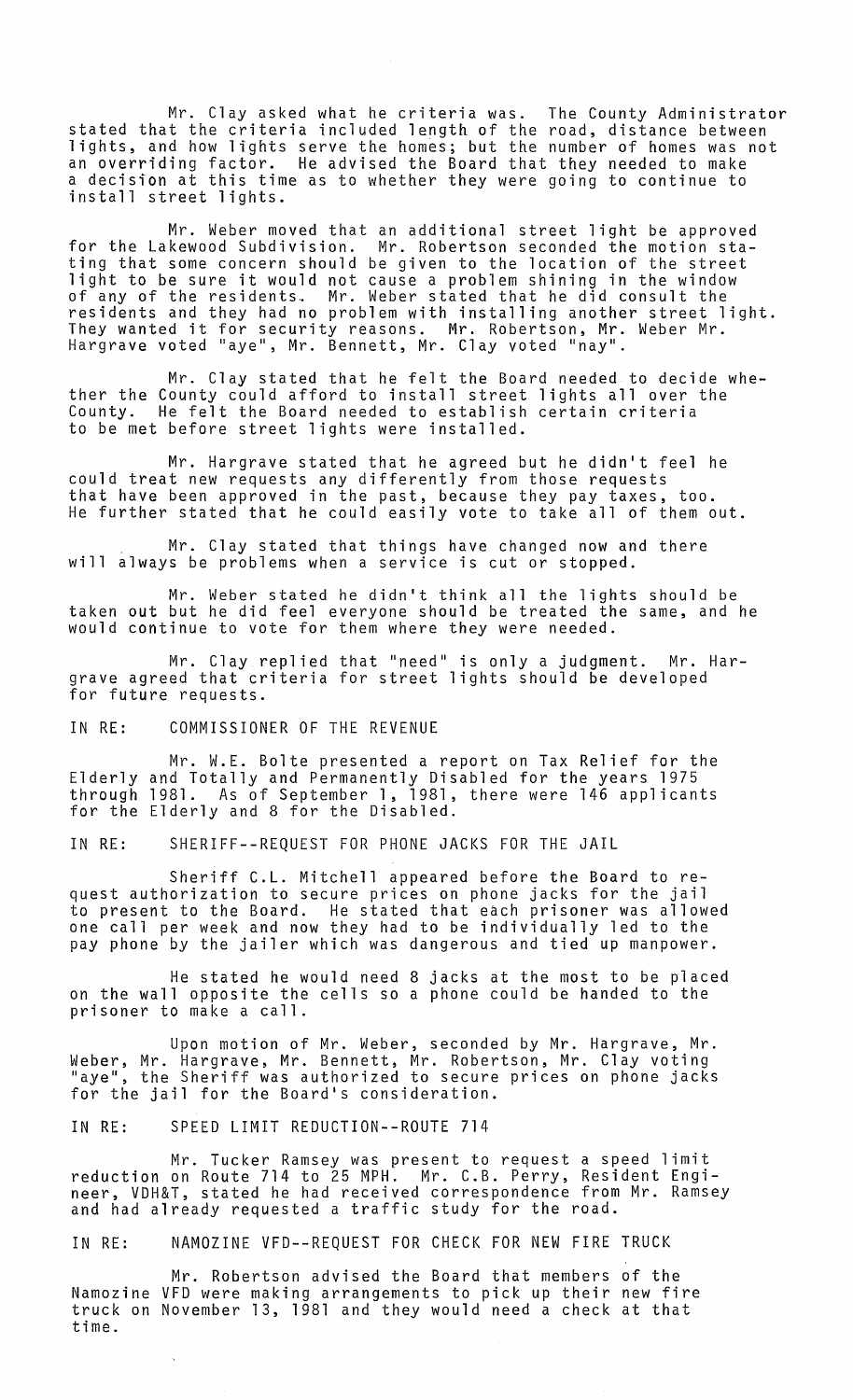The County Administrator stated that the County would need a statement (invoice) from the Company.

Upon motion of Mr. Robertson, seconded by Mr. Weber, Mr. Robertson, Mr. Weber, Mr. Bennett, Mr. Hargrave, Mr. Clay voting "aye", a check is authorized to be drafted for the Namozine VFD to pick up their new fire truck upon receipt of proper documentation of the final cost.

### IN RE: CONFINEMENT OF DOGS IN HEAT--REQUEST TO INVESTIGATE ORDINANCE

Mr. Hargrave stated that dogs in heat, which are not confined, were becoming a nuisance and caused problems for other dog owners. He stated he would like to see the legality researched of an ordinance requiring confinement of these dogs for the Board's consideration.

Upon motion of Mr. Hargrave, seconded by Mr. Robertson, Mr. Hargrave, Mr. Robertson, Mr. Bennett, Mr. Weber, Mr. Clay voting "aye", the County Attorney was instructed to investigate the legality of an ordinance requiring confinement of dogs in heat for the Board's consideration.

IN RE: VIRGINIA DEPARTMENT OF HIGHWAYS & TRANSPORTATION

Mr. C. B. Perry, Resident Engineer, and Mr. B.C. Medlock, Assistant Resident Engineer, VDH&T, appeared before the Board to give a slide presentation on the present financial status of the Department and how it is viewed for the years to come. Mr. Perry stated that although there has been a slight increase in revenues, the inflationary costs of road maintenance has eaten it up. Mr. Medlock presented- a copy of the approved Six Year plan for road improvements for Dinwiddie County which showed no funding available by 1985-86.

IN RE: REQUEST FOR TRAFFIC STUDY--LOCATION OF PRODUCE CENTER  $-$  ON U.S. #1

Mr. Weber stated he was concerned about the traffic hazard created by the entrance to the Produce Center on U.S. #1. He stated that cars travelling South reach a 55 MPH speed limit and can't see over the crest of the hill those cars stopped waiting to make a right turn into the Produce Center parking lot.

Mr. Perry stated that this situation had been brought to his attention by the Transportation Safety Commission when the store was built. At that a time a left turning lane was put in but the Traffic Engineer did not see a need for a reduction in the speed limit. He further stated that they looked at a right turn lane but because of the closeness of the bridge and the 55 MPH speed limit, a turning lane would be of little benefit. Mr. Medlock stated that the storage lane for left turns had been recently completed which should help the traffic situation.

Upon motion of Mr. Weber, seconded by Mr. Hargrave, Mr. Weber, Mr. Hargrave, Mr. Bennett, Mr. Robertson, Mr. Clay voting<br>"aye", the VDH&T is requested to reconsider a speed limit change and to monitor the turn movements at the location of the new Produce Center on U.S. #1.

IN RE: EXECUTIVE SESSION

Upon motion of Mr. Bennett, seconded by Mr. Robertson, Mr. Bennett, Mr. Robertson, Mr. Weber, Mr. Hargrave, Mr. ClaY voting "aye", pursuan't to Sec. 2.1-344(6) of the Virginia Freedom of Information Act, the Board moved into Executive Session at 3:55 P.M. to discuss legal matters. The meeting reconvened -into Open Session at 4:20 P.M.

 $\int$